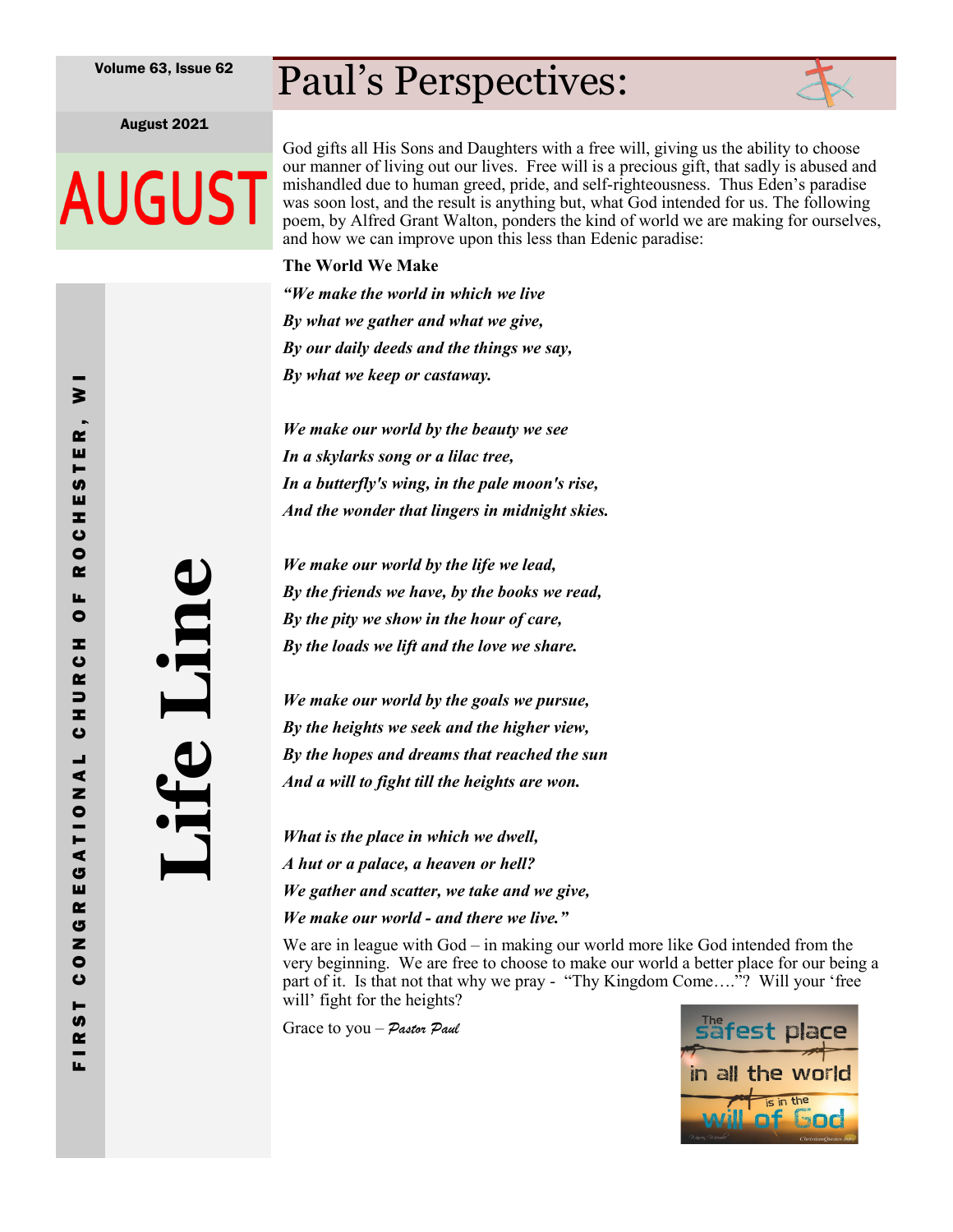



*You can watch Rev. Ray on your phone or computer every Sunday morning at 10:15 am on Zoom. (Our I.D. is 8493568945, Password 998736.) Just go online and get your ZOOM App. It's free!*

**Bible Study -** *Evening Bible study meets on the 1st, 2nd, and 4th Monday at 7:00 pm. We are studying the book of Luke.* 



**Worship Hour at 9:30 am for the summer months. When weather permits we will have Morning Worship Hour outdoors.**

**Sunday, August 22nd Annual Summer Picnic** 

*Our Annual Church Picnic will be at Bill and Joyce Gerard's beautiful Lake Tichigan home. The picnic starts at 12:00 noon. Come join us for food, fun, and fellowship! Please bring a dish to pass.* 

> **Saturday, August 28th Music in the Church Yard and Ice Cream Social**



**10:00 am to 3:00 pm.**  *Come out and enjoy your favorite ice cream sundaes, cones, and floats, while listening to great music from our local bands! Food will be available on a donation basis.* 

**Sunday, August 1st– 9:30 am, Worship Hour. Special music by The Ukulele Band.** 

**Sunday, August 8- 9:30 am, Worship Hour. Special music by Steve Dolphin.**

**Sunday, August 15- 9:30 am, Worship Hour. Special music by Tracy Seeger.**

**Monday, August 16– Church Council Meeting at 7:00 pm.** 

**Sunday, August 22- 9:30 am, Worship Hour. Special music by Rev. Paul Ray. (***Church Picnic at Bill and Joyce Gerard's at 12:00 pm.)*

**Sunday, August 29- 9:30 am, Worship Hour. Special music by Jubilee.** 

### Lectionary Readings

*8/1 2 Samuel 11:26-12:13a; Psalm 51:1-12: Exodus 16:2-4, 9-15: Psalm 78:23-29: Ephesians 4:1-16; John 6:24-35.* 

*8/8 2 Samuel 18:5-9, 15, 31-33; Psalm 130; 1 Kings 19:4-8: Psalm 34: 1-8: Ephesians 4:25-5:2; John 6:35-51.*

*8/15 1 Kings 2:10, 3:3-14; Psalm 111; Proverbs 9:1-6; Ephesians 5:15-20; John 6:51-58.*

*8/22 1 Kings 8:(1,6,10-11), 22-30, 41-43; Psalm 84; Joshua 24:1-2, 4-18; Psalm 34: 15-22; Ephesians 6:10-20; John 6:56-69.*

*8/29 Song of Solomon 2:8-13; Psalm 45: 1-2, 6-9; Deuteronomy 4:1-2, 6-9; Psalm 15; James 1:17-27; Mark 7:1-8. 14-15. 21-23.* 

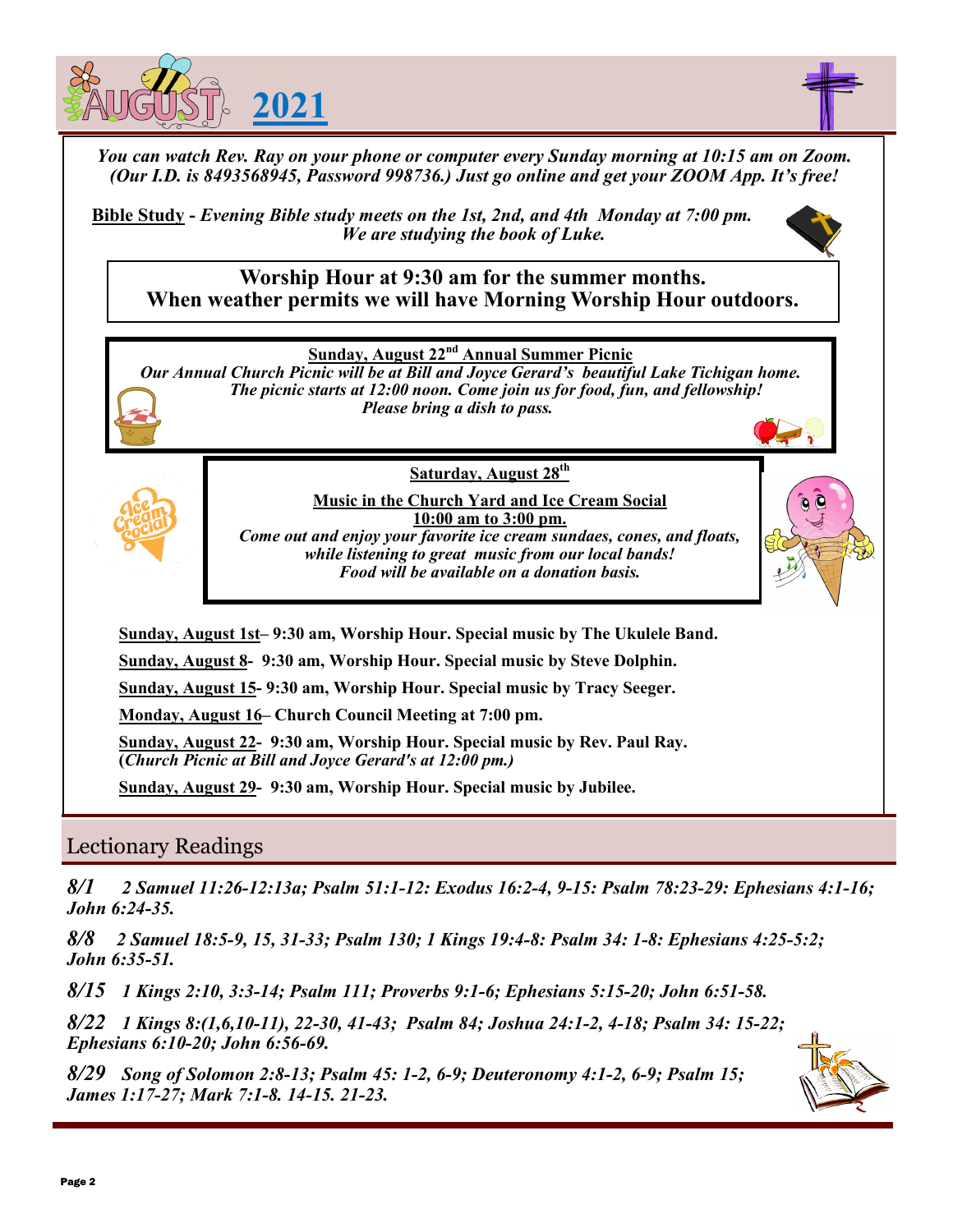### **Prayers and Concerns**



| COVID19 Responders and<br>Caregivers                     | Ed Manwing<br>Neely McNeal | <b>Health Care Facilities:</b>                                 |  |  |
|----------------------------------------------------------|----------------------------|----------------------------------------------------------------|--|--|
| Victims of Terrorism                                     | Dan Medkalf                | Jean Moyer has a new address!<br>Oak Park Place 1700 Tuet Road |  |  |
| Victims and volunteers of<br>natural disasters worldwide | Stephanie Mutz             | Apt. 1118<br>Burlington, WI 53105                              |  |  |
| Our Nation's Leaders                                     | Matthew Olson              | <b>Phone Number 262-758-6718</b>                               |  |  |
| All military personnel and their<br>families             | Julie Pagan                |                                                                |  |  |
|                                                          | <b>Torin Philips</b>       |                                                                |  |  |
| Casa Bernabe Orphanage                                   | Reid Shamus                |                                                                |  |  |
| Kristy Novak Enger                                       | Sandy Theide               |                                                                |  |  |
| Rachel Frashingbauer                                     | Jack and Jeanie Smith      |                                                                |  |  |
| Oscar Jacobs                                             | 6 year old Clinton         |                                                                |  |  |
| Gene Johnson                                             | Barbara                    |                                                                |  |  |
| Tom and Lynn Koeper                                      | Lois                       |                                                                |  |  |



#### **COUNCIL MINUTE HIGHTLIGHTS**

#### **Pastor's Report**

• Reverend Ray will participate in the Vicinity Council at Fox River Congregational Church in Pewaukee on July 31<sup>st</sup> in person.

#### **Treasurer's Report**

- For the month of May: Deposits were \$4,233. Withdrawals were \$11,125.
- Finance Commission approved funding for new church website.

#### **Worship Commission**

- Sunday services are planned to be held outside, weather permitted.
- Thanksgiving to special music providers, especially to the church band Jubilee has been extended. Jubilee has been received very positively.

#### **Fellowship Commission**

- Summer picnic at Joyce and Bill Gerard's house will be held on August  $22<sup>nd</sup>$ .
- Music in the Park / Ice cream social will be held on August  $28<sup>th</sup>$ .

#### **Mission Commission**

- Memorial Day weekend rummage sale was a success. We raised \$3,244 for the Casa Bernabe Orphanage in Guatemala.
- Day in the Country rummage sale will benefit Transitional Living Center (TLC) in Burlington.
- Signed up for Love Inc. dinner serving on July  $19<sup>th</sup>$ .

#### **IT/Marking Commission**

• New church website has been created: www. [www.fccrochesterwis.org](http://www.fccrochesterwis.org))

#### **Buildings and Grounds**

- Boiler inspection went well. The inspection is performed every 3 years.
- Picnic tables worked very well for the Memorial Day luncheon. Possibility of buying one more picnic table will be explored.
- The stage needs to be set up for Music in the Park / Ice cream social event held on August  $28<sup>th</sup>$ .
- A list of contractors / repair & service businesses that are professional and cost effective will be prepared.
- Steeple repair contractor has come out and the quote is to be submitted soon.

**Council Meeting on Monday, August 16 at 7:00 pm.**